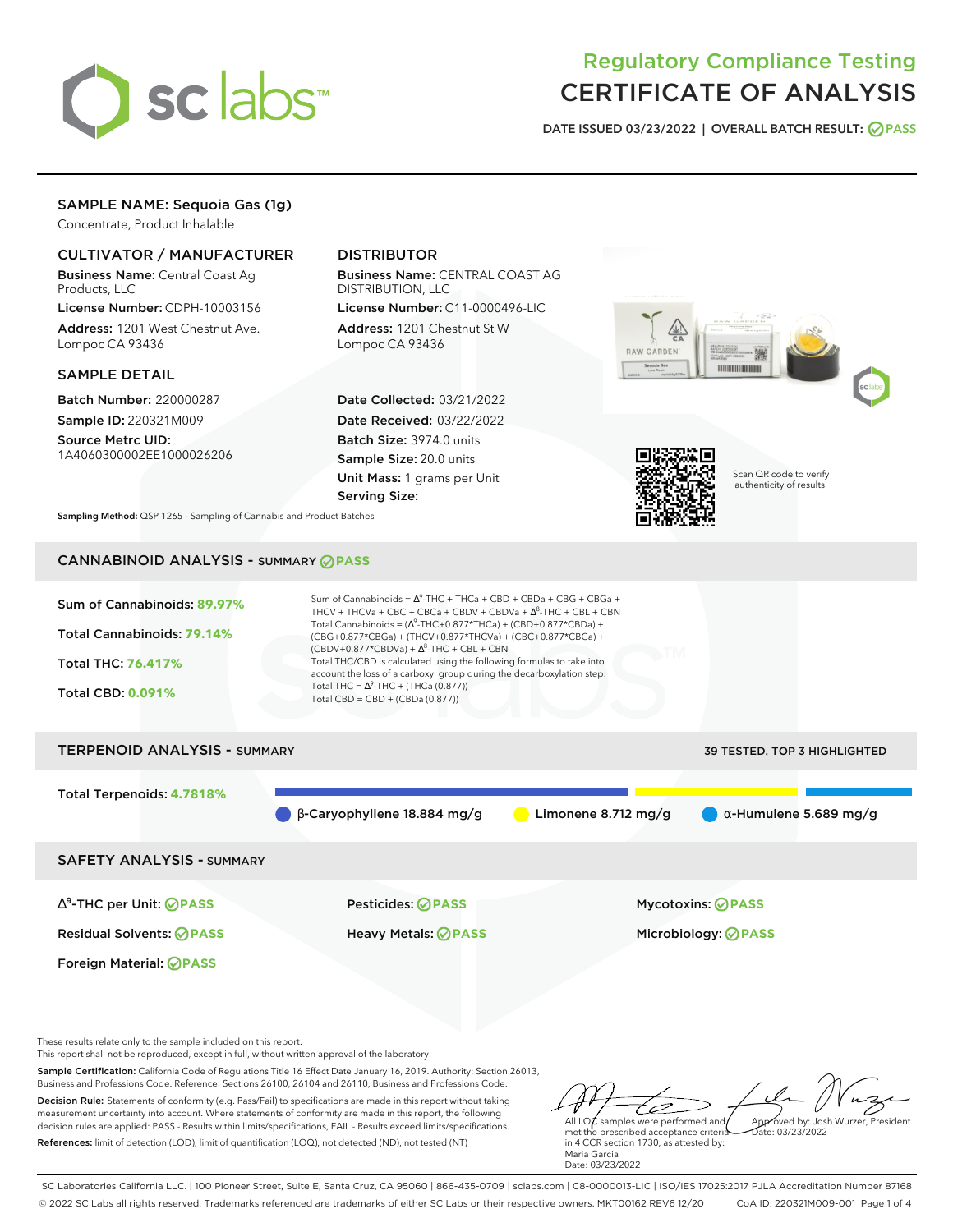



**SEQUOIA GAS (1G) | DATE ISSUED 03/23/2022 | OVERALL BATCH RESULT: PASS**

#### **CANNABINOID TEST RESULTS** - 03/23/2022 **PASS**

Tested by high-performance liquid chromatography with diode-array detection (HPLC-DAD). **Method:** QSP 1157 - Analysis of Cannabinoids by HPLC-DAD

#### TOTAL CANNABINOIDS: **79.14%**

Total Cannabinoids (Total THC) + (Total CBD) + (Total CBG) + (Total THCV) + (Total CBC) +  $(Total CBDV) +  $\Delta^8$ -THC + CBL + CBN$ 

TOTAL THC: **76.417%** Total THC (Δ<sup>9</sup>-THC+0.877\*THCa)

TOTAL CBD: **0.091%**

Total CBD (CBD+0.877\*CBDa)

TOTAL CBG: 0.94% Total CBG (CBG+0.877\*CBGa)

TOTAL THCV: 0.495% Total THCV (THCV+0.877\*THCVa)

TOTAL CBC: 1.199% Total CBC (CBC+0.877\*CBCa)

TOTAL CBDV: ND Total CBDV (CBDV+0.877\*CBDVa)

| <b>COMPOUND</b>  | LOD/LOQ<br>(mg/g)          | <b>MEASUREMENT</b><br><b>UNCERTAINTY</b><br>(mg/g) | <b>RESULT</b><br>(mg/g) | <b>RESULT</b><br>(%) |
|------------------|----------------------------|----------------------------------------------------|-------------------------|----------------------|
| <b>THCa</b>      | 0.05 / 0.14                | ±17.033                                            | 851.64                  | 85.164               |
| $\Delta^9$ -THC  | 0.06 / 0.26                | ±0.463                                             | 17.28                   | 1.728                |
| <b>CBCa</b>      | 0.07 / 0.28                | ±0.521                                             | 13.67                   | 1.367                |
| <b>CBGa</b>      | 0.1/0.2                    | $\pm 0.34$                                         | 8.3                     | 0.83                 |
| <b>THCVa</b>     | 0.07/0.20                  | ±0.209                                             | 5.64                    | 0.564                |
| <b>CBG</b>       | 0.06/0.19                  | ±0.067                                             | 2.17                    | 0.217                |
| <b>CBDa</b>      | 0.02/0.19                  | ±0.024                                             | 1.04                    | 0.104                |
| $\Lambda^8$ -THC | 0.1/0.4                    | N/A                                                | <b>ND</b>               | <b>ND</b>            |
| <b>THCV</b>      | 0.1 / 0.2                  | N/A                                                | <b>ND</b>               | <b>ND</b>            |
| <b>CBD</b>       | 0.07/0.29                  | N/A                                                | <b>ND</b>               | <b>ND</b>            |
| <b>CBDV</b>      | 0.04 / 0.15                | N/A                                                | <b>ND</b>               | <b>ND</b>            |
| <b>CBDVa</b>     | 0.03/0.53                  | N/A                                                | <b>ND</b>               | <b>ND</b>            |
| <b>CBL</b>       | 0.06 / 0.24                | N/A                                                | <b>ND</b>               | <b>ND</b>            |
| <b>CBN</b>       | 0.1/0.3                    | N/A                                                | <b>ND</b>               | <b>ND</b>            |
| <b>CBC</b>       | 0.2 / 0.5                  | N/A                                                | <b>ND</b>               | <b>ND</b>            |
|                  | <b>SUM OF CANNABINOIDS</b> |                                                    | 899.7 mg/g              | 89.97%               |

#### **UNIT MASS: 1 grams per Unit**

| $\Delta^9$ -THC per Unit              | 1100 per-package limit | $17.28$ mg/unit | <b>PASS</b> |
|---------------------------------------|------------------------|-----------------|-------------|
| <b>Total THC per Unit</b>             |                        | 764.17 mg/unit  |             |
| <b>CBD</b> per Unit                   |                        | <b>ND</b>       |             |
| <b>Total CBD per Unit</b>             |                        | $0.91$ mg/unit  |             |
| Sum of Cannabinoids<br>per Unit       |                        | 899.7 mg/unit   |             |
| <b>Total Cannabinoids</b><br>per Unit |                        | 791.4 mg/unit   |             |

#### **TERPENOID TEST RESULTS** - 03/23/2022

Terpene analysis utilizing gas chromatography-flame ionization detection (GC-FID). **Method:** QSP 1192 - Analysis of Terpenoids by GC-FID

| <b>COMPOUND</b>          | LOD/LOQ<br>(mg/g) | <b>MEASUREMENT</b><br><b>UNCERTAINTY</b><br>(mg/g) | <b>RESULT</b><br>(mg/g)                         | <b>RESULT</b><br>(%) |
|--------------------------|-------------------|----------------------------------------------------|-------------------------------------------------|----------------------|
| β-Caryophyllene          | 0.004 / 0.012     | ±0.5231                                            | 18.884                                          | 1.8884               |
| Limonene                 | 0.005 / 0.016     | ±0.0967                                            | 8.712                                           | 0.8712               |
| $\alpha$ -Humulene       | 0.009/0.029       | ±0.1422                                            | 5.689                                           | 0.5689               |
| <b>Myrcene</b>           | 0.008 / 0.025     | ±0.0333                                            | 3.327                                           | 0.3327               |
| Terpineol                | 0.009 / 0.031     | ±0.0762                                            | 1.595                                           | 0.1595               |
| Fenchol                  | 0.010 / 0.034     | ±0.0403                                            | 1.339                                           | 0.1339               |
| $trans-\beta$ -Farnesene | 0.008 / 0.025     | ±0.0343                                            | 1.241                                           | 0.1241               |
| $\beta$ -Pinene          | 0.004 / 0.014     | ±0.0102                                            | 1.151                                           | 0.1151               |
| $\alpha$ -Bisabolol      | 0.008 / 0.026     | ±0.0406                                            | 0.979                                           | 0.0979               |
| Nerolidol                | 0.006 / 0.019     | ±0.0444                                            | 0.907                                           | 0.0907               |
| $\alpha$ -Pinene         | 0.005 / 0.017     | ±0.0052                                            | 0.774                                           | 0.0774               |
| Linalool                 | 0.009 / 0.032     | ±0.0179                                            | 0.605                                           | 0.0605               |
| Caryophyllene<br>Oxide   | 0.010 / 0.033     | ±0.0207                                            | 0.578                                           | 0.0578               |
| <b>B-Ocimene</b>         | 0.006 / 0.020     | ±0.0134                                            | 0.536                                           | 0.0536               |
| <b>Borneol</b>           | 0.005 / 0.016     | ±0.0103                                            | 0.316                                           | 0.0316               |
| Valencene                | 0.009 / 0.030     | ±0.0152                                            | 0.283                                           | 0.0283               |
| Citronellol              | 0.003 / 0.010     | ±0.0077                                            | 0.203                                           | 0.0203               |
| Fenchone                 | 0.009/0.028       | ±0.0043                                            | 0.191                                           | 0.0191               |
| Terpinolene              | 0.008 / 0.026     | ±0.0028                                            | 0.174                                           | 0.0174               |
| Camphene                 | 0.005 / 0.015     | ±0.0012                                            | 0.130                                           | 0.0130               |
| Guaiol                   | 0.009 / 0.030     | ±0.0044                                            | 0.121                                           | 0.0121               |
| Sabinene Hydrate         | 0.006 / 0.022     | ±0.0012                                            | 0.040                                           | 0.0040               |
| Eucalyptol               | 0.006 / 0.018     | ±0.0005                                            | 0.024                                           | 0.0024               |
| Geraniol                 | 0.002 / 0.007     | ±0.0007                                            | 0.019                                           | 0.0019               |
| Sabinene                 | 0.004 / 0.014     | N/A                                                | <loq< th=""><th><loq< th=""></loq<></th></loq<> | <loq< th=""></loq<>  |
| $\alpha$ -Phellandrene   | 0.006 / 0.020     | N/A                                                | <loq< th=""><th><loq< th=""></loq<></th></loq<> | <loq< th=""></loq<>  |
| $\alpha$ -Terpinene      | 0.005 / 0.017     | N/A                                                | <loq< th=""><th><loq< th=""></loq<></th></loq<> | <loq< th=""></loq<>  |
| $\gamma$ -Terpinene      | 0.006 / 0.018     | N/A                                                | <loq< th=""><th><loq< th=""></loq<></th></loq<> | <loq< th=""></loq<>  |
| Isoborneol               | 0.004 / 0.012     | N/A                                                | <loq< th=""><th><loq< th=""></loq<></th></loq<> | <loq< th=""></loq<>  |
| $\Delta^3$ -Carene       | 0.005 / 0.018     | N/A                                                | <b>ND</b>                                       | <b>ND</b>            |
| p-Cymene                 | 0.005 / 0.016     | N/A                                                | ND                                              | ND                   |
| Isopulegol               | 0.005 / 0.016     | N/A                                                | <b>ND</b>                                       | ND                   |
| Camphor                  | 0.006 / 0.019     | N/A                                                | <b>ND</b>                                       | <b>ND</b>            |
| Menthol                  | 0.008 / 0.025     | N/A                                                | ND                                              | <b>ND</b>            |
| Nerol                    | 0.003 / 0.011     | N/A                                                | ND                                              | ND                   |
| Pulegone                 | 0.003 / 0.011     | N/A                                                | <b>ND</b>                                       | <b>ND</b>            |
| <b>Geranyl Acetate</b>   | 0.004 / 0.014     | N/A                                                | ND                                              | ND                   |
| $\alpha$ -Cedrene        | 0.005 / 0.016     | N/A                                                | ND                                              | ND                   |
| Cedrol                   | 0.008 / 0.027     | N/A                                                | <b>ND</b>                                       | ND                   |
| <b>TOTAL TERPENOIDS</b>  |                   |                                                    | 47.818 mg/g                                     | 4.7818%              |

SC Laboratories California LLC. | 100 Pioneer Street, Suite E, Santa Cruz, CA 95060 | 866-435-0709 | sclabs.com | C8-0000013-LIC | ISO/IES 17025:2017 PJLA Accreditation Number 87168 © 2022 SC Labs all rights reserved. Trademarks referenced are trademarks of either SC Labs or their respective owners. MKT00162 REV6 12/20 CoA ID: 220321M009-001 Page 2 of 4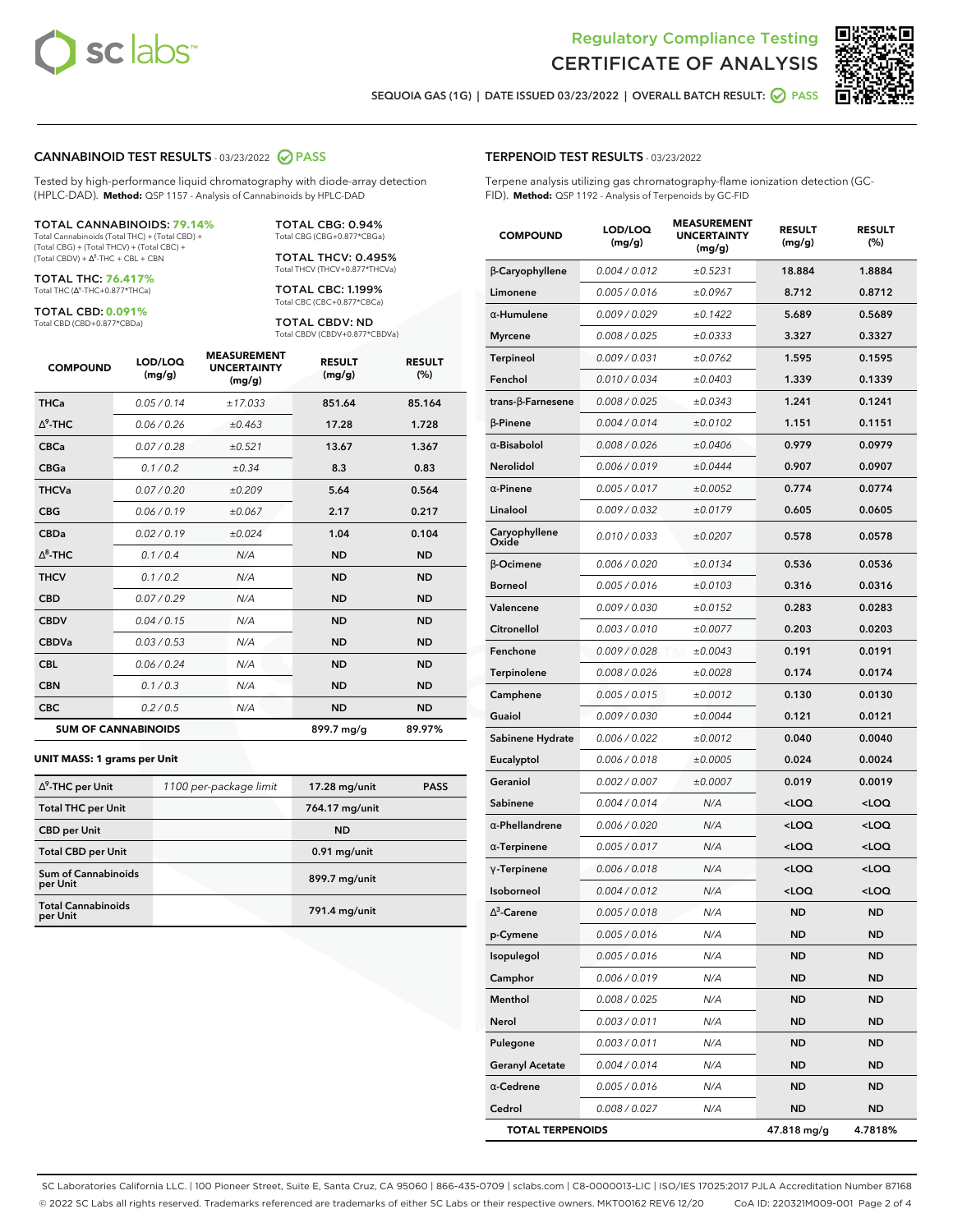



**SEQUOIA GAS (1G) | DATE ISSUED 03/23/2022 | OVERALL BATCH RESULT: PASS**

### **CATEGORY 1 PESTICIDE TEST RESULTS** - 03/23/2022 **PASS**

Pesticide and plant growth regulator analysis utilizing high-performance liquid chromatography-mass spectrometry (HPLC-MS) or gas chromatography-mass spectrometry (GC-MS). \*GC-MS utilized where indicated. **Method:** QSP 1212 - Analysis of Pesticides and Mycotoxins by LC-MS or QSP 1213 - Analysis of Pesticides by GC-MS

| 0.03 / 0.08<br><b>ND</b><br>Aldicarb<br>$\ge$ LOD<br>N/A<br><b>PASS</b><br>Carbofuran<br>0.02 / 0.05<br>$>$ LOD<br>N/A<br><b>ND</b><br><b>PASS</b><br>Chlordane*<br>0.03 / 0.08<br>N/A<br><b>ND</b><br><b>PASS</b><br>$\ge$ LOD<br>Chlorfenapyr*<br>0.03/0.10<br>N/A<br><b>ND</b><br><b>PASS</b><br>$\ge$ LOD<br>N/A<br><b>ND</b><br><b>PASS</b><br>Chlorpyrifos<br>0.02/0.06<br>$>$ LOD<br>0.02 / 0.07<br><b>PASS</b><br>Coumaphos<br>$\ge$ LOD<br>N/A<br><b>ND</b><br>Daminozide<br>0.02 / 0.07<br>N/A<br><b>PASS</b><br>$\ge$ LOD<br><b>ND</b><br><b>Dichlorvos</b><br>0.03/0.09<br>N/A<br>$\ge$ LOD<br><b>ND</b><br><b>PASS</b><br>(DDVP)<br>0.03 / 0.08<br><b>ND</b><br>Dimethoate<br>$>$ LOD<br>N/A<br><b>PASS</b><br>0.03/0.10<br><b>ND</b><br><b>PASS</b><br>Ethoprophos<br>$>$ LOD<br>N/A<br>0.02 / 0.06<br>N/A<br><b>ND</b><br><b>PASS</b><br>Etofenprox<br>$\ge$ LOD<br>0.03 / 0.08<br>N/A<br><b>ND</b><br><b>PASS</b><br>Fenoxycarb<br>$\ge$ LOD<br>0.03 / 0.08<br><b>ND</b><br><b>PASS</b><br>Fipronil<br>$\ge$ LOD<br>N/A<br>Imazalil<br>0.02 / 0.06<br>N/A<br><b>ND</b><br>$\ge$ LOD<br><b>PASS</b><br><b>Methiocarb</b><br>0.02 / 0.07<br>$\ge$ LOD<br>N/A<br><b>ND</b><br><b>PASS</b><br>Parathion-methyl<br>0.03/0.10<br>$>$ LOD<br>N/A<br><b>ND</b><br><b>PASS</b><br>0.03/0.09<br>N/A<br><b>ND</b><br><b>PASS</b><br><b>Mevinphos</b><br>$\ge$ LOD<br>Paclobutrazol<br>0.02 / 0.05<br>N/A<br><b>ND</b><br><b>PASS</b><br>$\ge$ LOD<br>0.03/0.09<br>$>$ LOD<br>N/A<br><b>ND</b><br><b>PASS</b><br>Propoxur<br>0.03 / 0.08<br>$\ge$ LOD<br>N/A<br><b>ND</b><br><b>PASS</b><br>Spiroxamine<br>0.03/0.10<br>N/A<br><b>ND</b><br><b>PASS</b><br>Thiacloprid<br>$\ge$ LOD | <b>COMPOUND</b> | LOD/LOQ<br>$(\mu g/g)$ | <b>ACTION</b><br><b>LIMIT</b><br>$(\mu g/g)$ | <b>MEASUREMENT</b><br><b>UNCERTAINTY</b><br>$(\mu g/g)$ | <b>RESULT</b><br>$(\mu g/g)$ | <b>RESULT</b> |
|-----------------------------------------------------------------------------------------------------------------------------------------------------------------------------------------------------------------------------------------------------------------------------------------------------------------------------------------------------------------------------------------------------------------------------------------------------------------------------------------------------------------------------------------------------------------------------------------------------------------------------------------------------------------------------------------------------------------------------------------------------------------------------------------------------------------------------------------------------------------------------------------------------------------------------------------------------------------------------------------------------------------------------------------------------------------------------------------------------------------------------------------------------------------------------------------------------------------------------------------------------------------------------------------------------------------------------------------------------------------------------------------------------------------------------------------------------------------------------------------------------------------------------------------------------------------------------------------------------------------------------------------------------------------------------------------|-----------------|------------------------|----------------------------------------------|---------------------------------------------------------|------------------------------|---------------|
|                                                                                                                                                                                                                                                                                                                                                                                                                                                                                                                                                                                                                                                                                                                                                                                                                                                                                                                                                                                                                                                                                                                                                                                                                                                                                                                                                                                                                                                                                                                                                                                                                                                                                         |                 |                        |                                              |                                                         |                              |               |
|                                                                                                                                                                                                                                                                                                                                                                                                                                                                                                                                                                                                                                                                                                                                                                                                                                                                                                                                                                                                                                                                                                                                                                                                                                                                                                                                                                                                                                                                                                                                                                                                                                                                                         |                 |                        |                                              |                                                         |                              |               |
|                                                                                                                                                                                                                                                                                                                                                                                                                                                                                                                                                                                                                                                                                                                                                                                                                                                                                                                                                                                                                                                                                                                                                                                                                                                                                                                                                                                                                                                                                                                                                                                                                                                                                         |                 |                        |                                              |                                                         |                              |               |
|                                                                                                                                                                                                                                                                                                                                                                                                                                                                                                                                                                                                                                                                                                                                                                                                                                                                                                                                                                                                                                                                                                                                                                                                                                                                                                                                                                                                                                                                                                                                                                                                                                                                                         |                 |                        |                                              |                                                         |                              |               |
|                                                                                                                                                                                                                                                                                                                                                                                                                                                                                                                                                                                                                                                                                                                                                                                                                                                                                                                                                                                                                                                                                                                                                                                                                                                                                                                                                                                                                                                                                                                                                                                                                                                                                         |                 |                        |                                              |                                                         |                              |               |
|                                                                                                                                                                                                                                                                                                                                                                                                                                                                                                                                                                                                                                                                                                                                                                                                                                                                                                                                                                                                                                                                                                                                                                                                                                                                                                                                                                                                                                                                                                                                                                                                                                                                                         |                 |                        |                                              |                                                         |                              |               |
|                                                                                                                                                                                                                                                                                                                                                                                                                                                                                                                                                                                                                                                                                                                                                                                                                                                                                                                                                                                                                                                                                                                                                                                                                                                                                                                                                                                                                                                                                                                                                                                                                                                                                         |                 |                        |                                              |                                                         |                              |               |
|                                                                                                                                                                                                                                                                                                                                                                                                                                                                                                                                                                                                                                                                                                                                                                                                                                                                                                                                                                                                                                                                                                                                                                                                                                                                                                                                                                                                                                                                                                                                                                                                                                                                                         |                 |                        |                                              |                                                         |                              |               |
|                                                                                                                                                                                                                                                                                                                                                                                                                                                                                                                                                                                                                                                                                                                                                                                                                                                                                                                                                                                                                                                                                                                                                                                                                                                                                                                                                                                                                                                                                                                                                                                                                                                                                         |                 |                        |                                              |                                                         |                              |               |
|                                                                                                                                                                                                                                                                                                                                                                                                                                                                                                                                                                                                                                                                                                                                                                                                                                                                                                                                                                                                                                                                                                                                                                                                                                                                                                                                                                                                                                                                                                                                                                                                                                                                                         |                 |                        |                                              |                                                         |                              |               |
|                                                                                                                                                                                                                                                                                                                                                                                                                                                                                                                                                                                                                                                                                                                                                                                                                                                                                                                                                                                                                                                                                                                                                                                                                                                                                                                                                                                                                                                                                                                                                                                                                                                                                         |                 |                        |                                              |                                                         |                              |               |
|                                                                                                                                                                                                                                                                                                                                                                                                                                                                                                                                                                                                                                                                                                                                                                                                                                                                                                                                                                                                                                                                                                                                                                                                                                                                                                                                                                                                                                                                                                                                                                                                                                                                                         |                 |                        |                                              |                                                         |                              |               |
|                                                                                                                                                                                                                                                                                                                                                                                                                                                                                                                                                                                                                                                                                                                                                                                                                                                                                                                                                                                                                                                                                                                                                                                                                                                                                                                                                                                                                                                                                                                                                                                                                                                                                         |                 |                        |                                              |                                                         |                              |               |
|                                                                                                                                                                                                                                                                                                                                                                                                                                                                                                                                                                                                                                                                                                                                                                                                                                                                                                                                                                                                                                                                                                                                                                                                                                                                                                                                                                                                                                                                                                                                                                                                                                                                                         |                 |                        |                                              |                                                         |                              |               |
|                                                                                                                                                                                                                                                                                                                                                                                                                                                                                                                                                                                                                                                                                                                                                                                                                                                                                                                                                                                                                                                                                                                                                                                                                                                                                                                                                                                                                                                                                                                                                                                                                                                                                         |                 |                        |                                              |                                                         |                              |               |
|                                                                                                                                                                                                                                                                                                                                                                                                                                                                                                                                                                                                                                                                                                                                                                                                                                                                                                                                                                                                                                                                                                                                                                                                                                                                                                                                                                                                                                                                                                                                                                                                                                                                                         |                 |                        |                                              |                                                         |                              |               |
|                                                                                                                                                                                                                                                                                                                                                                                                                                                                                                                                                                                                                                                                                                                                                                                                                                                                                                                                                                                                                                                                                                                                                                                                                                                                                                                                                                                                                                                                                                                                                                                                                                                                                         |                 |                        |                                              |                                                         |                              |               |
|                                                                                                                                                                                                                                                                                                                                                                                                                                                                                                                                                                                                                                                                                                                                                                                                                                                                                                                                                                                                                                                                                                                                                                                                                                                                                                                                                                                                                                                                                                                                                                                                                                                                                         |                 |                        |                                              |                                                         |                              |               |
|                                                                                                                                                                                                                                                                                                                                                                                                                                                                                                                                                                                                                                                                                                                                                                                                                                                                                                                                                                                                                                                                                                                                                                                                                                                                                                                                                                                                                                                                                                                                                                                                                                                                                         |                 |                        |                                              |                                                         |                              |               |
|                                                                                                                                                                                                                                                                                                                                                                                                                                                                                                                                                                                                                                                                                                                                                                                                                                                                                                                                                                                                                                                                                                                                                                                                                                                                                                                                                                                                                                                                                                                                                                                                                                                                                         |                 |                        |                                              |                                                         |                              |               |
|                                                                                                                                                                                                                                                                                                                                                                                                                                                                                                                                                                                                                                                                                                                                                                                                                                                                                                                                                                                                                                                                                                                                                                                                                                                                                                                                                                                                                                                                                                                                                                                                                                                                                         |                 |                        |                                              |                                                         |                              |               |

# **CATEGORY 2 PESTICIDE TEST RESULTS** - 03/23/2022 **PASS**

| <b>COMPOUND</b>          | LOD/LOQ<br>$(\mu g/g)$ | <b>ACTION</b><br><b>LIMIT</b><br>$(\mu g/g)$ | <b>MEASUREMENT</b><br><b>UNCERTAINTY</b><br>$(\mu g/g)$ | <b>RESULT</b><br>$(\mu g/g)$ | <b>RESULT</b> |  |
|--------------------------|------------------------|----------------------------------------------|---------------------------------------------------------|------------------------------|---------------|--|
| Abamectin                | 0.03/0.10              | 0.1                                          | N/A                                                     | <b>ND</b>                    | <b>PASS</b>   |  |
| Acephate                 | 0.02/0.07              | 0.1                                          | N/A                                                     | <b>ND</b>                    | <b>PASS</b>   |  |
| Acequinocyl              | 0.02/0.07              | 0.1                                          | N/A                                                     | <b>ND</b>                    | <b>PASS</b>   |  |
| Acetamiprid              | 0.02/0.05              | 0.1                                          | N/A                                                     | <b>ND</b>                    | <b>PASS</b>   |  |
| Azoxystrobin             | 0.02/0.07              | 0.1                                          | N/A                                                     | <b>ND</b>                    | <b>PASS</b>   |  |
| <b>Bifenazate</b>        | 0.01/0.04              | 0.1                                          | N/A                                                     | <b>ND</b>                    | <b>PASS</b>   |  |
| <b>Bifenthrin</b>        | 0.02 / 0.05            | 3                                            | N/A                                                     | <b>ND</b>                    | <b>PASS</b>   |  |
| <b>Boscalid</b>          | 0.03/0.09              | 0.1                                          | N/A                                                     | <b>ND</b>                    | <b>PASS</b>   |  |
| Captan                   | 0.19/0.57              | 0.7                                          | N/A                                                     | <b>ND</b>                    | <b>PASS</b>   |  |
| Carbaryl                 | 0.02/0.06              | 0.5                                          | N/A                                                     | <b>ND</b>                    | <b>PASS</b>   |  |
| Chlorantranilip-<br>role | 0.04/0.12              | 10                                           | N/A                                                     | <b>ND</b>                    | <b>PASS</b>   |  |
| Clofentezine             | 0.03/0.09              | 0.1                                          | N/A                                                     | <b>ND</b>                    | <b>PASS</b>   |  |

#### **CATEGORY 2 PESTICIDE TEST RESULTS** - 03/23/2022 continued

| <b>COMPOUND</b>               | LOD/LOQ<br>(µg/g) | <b>ACTION</b><br><b>LIMIT</b><br>(µg/g) | <b>MEASUREMENT</b><br><b>UNCERTAINTY</b><br>$(\mu g/g)$ | <b>RESULT</b><br>(µg/g) | <b>RESULT</b> |
|-------------------------------|-------------------|-----------------------------------------|---------------------------------------------------------|-------------------------|---------------|
| Cyfluthrin                    | 0.12 / 0.38       | $\overline{c}$                          | N/A                                                     | <b>ND</b>               | <b>PASS</b>   |
| Cypermethrin                  | 0.11 / 0.32       | 1                                       | N/A                                                     | <b>ND</b>               | <b>PASS</b>   |
| <b>Diazinon</b>               | 0.02 / 0.05       | 0.1                                     | N/A                                                     | <b>ND</b>               | <b>PASS</b>   |
| Dimethomorph                  | 0.03 / 0.09       | $\overline{c}$                          | N/A                                                     | <b>ND</b>               | <b>PASS</b>   |
| Etoxazole                     | 0.02 / 0.06       | 0.1                                     | N/A                                                     | <b>ND</b>               | <b>PASS</b>   |
| Fenhexamid                    | 0.03 / 0.09       | 0.1                                     | N/A                                                     | <b>ND</b>               | <b>PASS</b>   |
| Fenpyroximate                 | 0.02 / 0.06       | 0.1                                     | N/A                                                     | <b>ND</b>               | <b>PASS</b>   |
| Flonicamid                    | 0.03 / 0.10       | 0.1                                     | N/A                                                     | <b>ND</b>               | <b>PASS</b>   |
| Fludioxonil                   | 0.03 / 0.10       | 0.1                                     | N/A                                                     | <b>ND</b>               | <b>PASS</b>   |
| Hexythiazox                   | 0.02 / 0.07       | 0.1                                     | N/A                                                     | <b>ND</b>               | <b>PASS</b>   |
| Imidacloprid                  | 0.04 / 0.11       | 5                                       | N/A                                                     | <b>ND</b>               | <b>PASS</b>   |
| Kresoxim-methyl               | 0.02 / 0.07       | 0.1                                     | N/A                                                     | <b>ND</b>               | <b>PASS</b>   |
| Malathion                     | 0.03 / 0.09       | 0.5                                     | N/A                                                     | <b>ND</b>               | <b>PASS</b>   |
| Metalaxyl                     | 0.02 / 0.07       | $\overline{c}$                          | N/A                                                     | <b>ND</b>               | <b>PASS</b>   |
| Methomyl                      | 0.03 / 0.10       | 1                                       | N/A                                                     | <b>ND</b>               | <b>PASS</b>   |
| Myclobutanil                  | 0.03 / 0.09       | 0.1                                     | N/A                                                     | <b>ND</b>               | <b>PASS</b>   |
| Naled                         | 0.02 / 0.07       | 0.1                                     | N/A                                                     | <b>ND</b>               | <b>PASS</b>   |
| Oxamyl                        | 0.04 / 0.11       | 0.5                                     | N/A                                                     | ND                      | <b>PASS</b>   |
| Pentachloronitro-<br>benzene* | 0.03 / 0.09       | 0.1                                     | N/A                                                     | <b>ND</b>               | <b>PASS</b>   |
| Permethrin                    | 0.04 / 0.12       | 0.5                                     | N/A                                                     | <b>ND</b>               | <b>PASS</b>   |
| Phosmet                       | 0.03 / 0.10       | 0.1                                     | N/A                                                     | <b>ND</b>               | <b>PASS</b>   |
| Piperonyl<br><b>Butoxide</b>  | 0.02 / 0.07       | 3                                       | N/A                                                     | <b>ND</b>               | <b>PASS</b>   |
| Prallethrin                   | 0.03 / 0.08       | 0.1                                     | N/A                                                     | <b>ND</b>               | <b>PASS</b>   |
| Propiconazole                 | 0.02 / 0.07       | 0.1                                     | N/A                                                     | <b>ND</b>               | <b>PASS</b>   |
| Pyrethrins                    | 0.04 / 0.12       | 0.5                                     | N/A                                                     | <b>ND</b>               | <b>PASS</b>   |
| Pyridaben                     | 0.02 / 0.07       | 0.1                                     | N/A                                                     | <b>ND</b>               | <b>PASS</b>   |
| Spinetoram                    | 0.02 / 0.07       | 0.1                                     | N/A                                                     | <b>ND</b>               | <b>PASS</b>   |
| Spinosad                      | 0.02 / 0.07       | 0.1                                     | N/A                                                     | <b>ND</b>               | <b>PASS</b>   |
| Spiromesifen                  | 0.02 / 0.05       | 0.1                                     | N/A                                                     | <b>ND</b>               | <b>PASS</b>   |
| Spirotetramat                 | 0.02 / 0.06       | 0.1                                     | N/A                                                     | <b>ND</b>               | <b>PASS</b>   |
| Tebuconazole                  | 0.02 / 0.07       | 0.1                                     | N/A                                                     | <b>ND</b>               | <b>PASS</b>   |
| Thiamethoxam                  | 0.03 / 0.10       | 5                                       | N/A                                                     | <b>ND</b>               | <b>PASS</b>   |
| Trifloxystrobin               | 0.03 / 0.08       | 0.1                                     | N/A                                                     | <b>ND</b>               | <b>PASS</b>   |

SC Laboratories California LLC. | 100 Pioneer Street, Suite E, Santa Cruz, CA 95060 | 866-435-0709 | sclabs.com | C8-0000013-LIC | ISO/IES 17025:2017 PJLA Accreditation Number 87168 © 2022 SC Labs all rights reserved. Trademarks referenced are trademarks of either SC Labs or their respective owners. MKT00162 REV6 12/20 CoA ID: 220321M009-001 Page 3 of 4